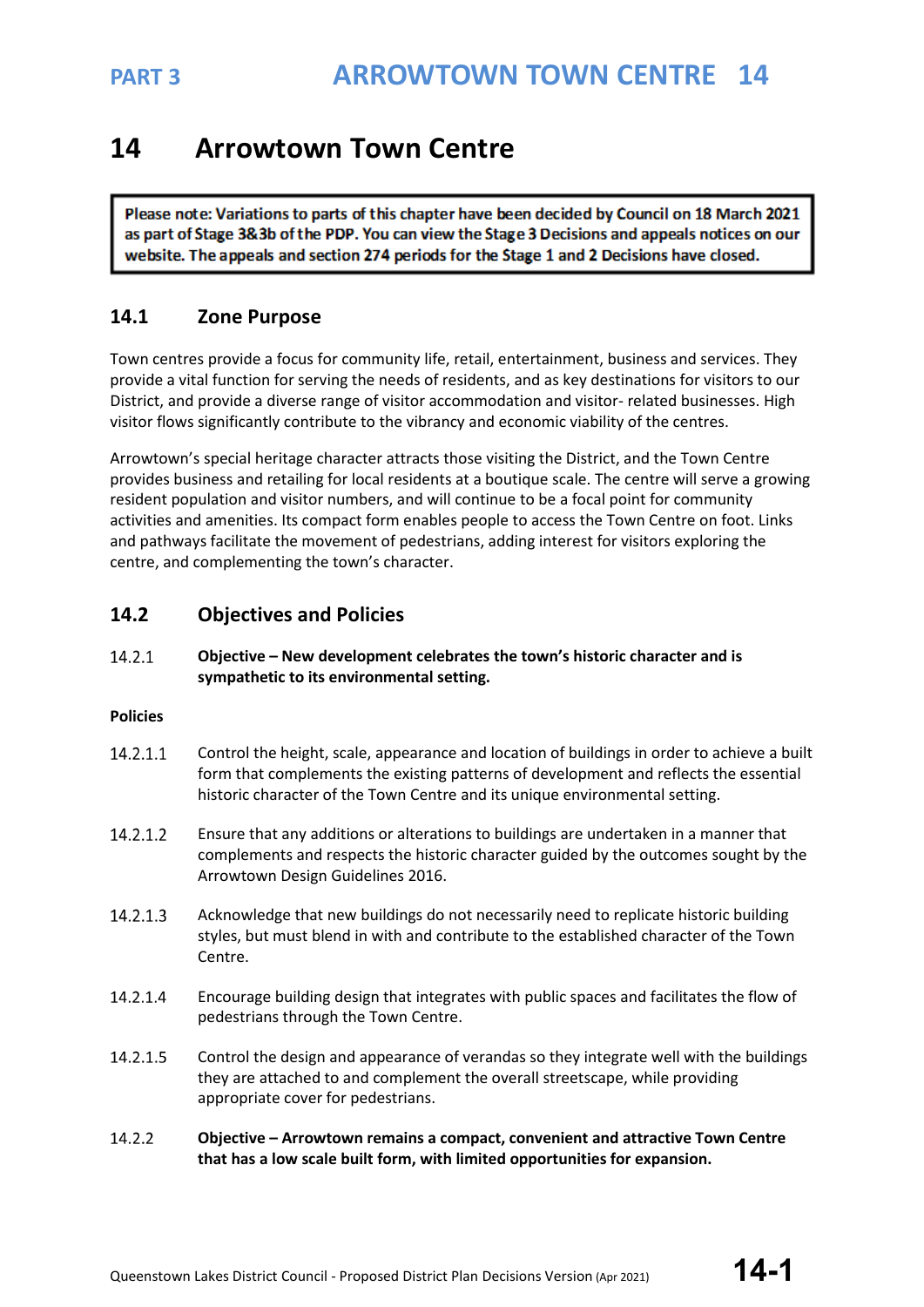### **Policies**

- 14.2.2.1 Provide for the controlled expansion of town centre activities through the Town Centre Transition Overlay, which enables appropriate town centre activities to establish in a discrete area of residential- zoned land adjoining the Town Centre.
- 14.2.2.2 Discourage outward expansion of town centre activities in areas other than the Town Centre Transition Overlay in order to ensure that the Town Centre maintains a compact form.
- 14.2.2.3 Ensure that development generally comprises a low scale to maintain consistency with the scale and character of existing Town Centre buildings.
- 14.2.2.4 Provide for consideration of minor height infringements where they help achieve higher quality design outcomes and do not significantly adversely affect amenity values.
- 14.2.2.5 Acknowledge and celebrate our cultural heritage, including incorporating reference to Tangata whenua values, in the design of public spaces, where appropriate.
- 14.2.2.6 Ensure that outdoor storage areas are appropriately located and screened to limit adverse visual effects and to be consistent with the amenity values of the Town Centre.

#### 14.2.3 **Objective – Arrowtown Town Centre remains a focus for commercial, cultural, entertainment and visitor activities.**

### **Policies**

- 14.2.3.1 Provide for a diverse range of activities that meet the needs of residents and visitors, and enables the Town Centre to have a broad economic base.
- 14.2.3.2 Enable residential activities and visitor accommodation activities above ground floor level whilst acknowledging that there will be a lower level of residential amenity due to the mix of activities of the Town Centre.
- 14.2.4 **Objective – Appropriate limits are placed on town centre activities to minimise adverse environmental effects within and beyond the Town Centre.**

### **Policies**

- 14.2.4.1 Provide appropriate noise limits for town centre activities to minimise adverse noise effects received within the Town Centre and by nearby properties.
- 14.2.4.2 Avoid the establishment of activities that cause noxious effects that are not appropriate for the Town Centre.
- 14.2.4.3 Ensure that the location and direction of lights in the Town Centre does not cause significant glare to other properties, roads, and public places and promote lighting design that mitigates adverse effects on views of the night sky.
- 14.2.4.4 Avoid the establishment of activities that are not consistent with the amenity values of the Town Centre, cause inappropriate environmental effects, and are more appropriately located in other zones.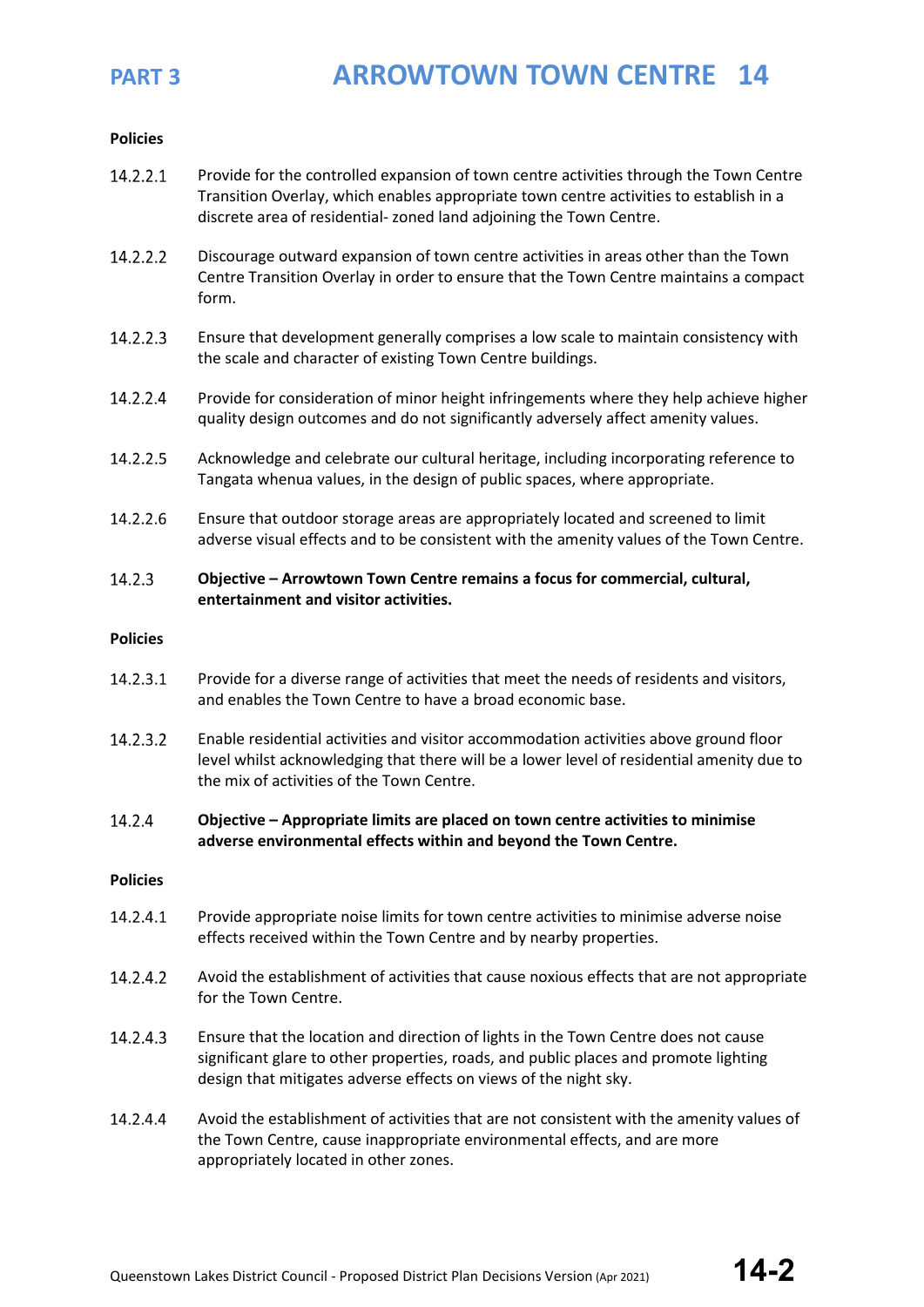- 14.2.5 **Objective – The Town Centre's transport network and pedestrian linkages recognise Arrowtown's heritage values, enabling the safe and convenient movement of people and goods.**
- 14.2.5.1 Implement programmes of street and other public open space improvements in a manner that is consistent with the town's heritage values, to enhance pedestrian amenity and improve the flow of pedestrians through the Town Centre.
- 14.2.5.2 Pedestrian linkages enable people to easily negotiate their way through and around the Town Centre, including linkages with the Arrow River recreation area.
- 14.2.5.3 Minimise opportunities for criminal activity through incorporating Crime Prevention Through Environmental Design (CPTED) principles as appropriate in the design of lot configuration, public and semi-public spaces, and landscaping.
- 14.2.5.4 Encourage vehicle loading areas to be located in streets other than Buckingham Street to avoid impacting on pedestrian and vehicle movements, and to limit any adverse effects on amenity.
- 14.2.5.5 Encourage the location of off-street parking at appropriate locations on the periphery of the Town Centre so as to limit the impact of vehicles on Town Centre amenity, particularly during peak visitor periods.
- 14.2.5.6 Manage the transport network and traffic so as to reduce its negative impacts on the Town Centre and to increase safety and amenity for pedestrians.

### **14.3 Other Provisions and Rules**

#### 14.3.1 **District Wide**

Attention is drawn to the following District wide chapters.

| 1  | Introduction         | 2  | <b>Definitions</b>                                        | 3  | <b>Strategic Direction</b>        |
|----|----------------------|----|-----------------------------------------------------------|----|-----------------------------------|
| 4  | Urban Development    | 5  | Tangata whenua                                            | 6  | Landscapes and Rural<br>Character |
| 25 | Earthworks           | 26 | <b>Historic Heritage</b>                                  | 27 | Subdivision                       |
| 28 | Natural Hazards      | 29 | Transport                                                 | 30 | <b>Energy and Utilities</b>       |
| 31 | Signs                | 32 | <b>Protected Trees</b>                                    | 33 | <b>Indigenous Vegetation</b>      |
| 34 | wilding Exotic Trees | 35 | Temporary Activities<br>and Relocated<br><b>Buildings</b> | 36 | <b>Noise</b>                      |
| 37 | Designations         |    | District Plan web mapping<br>application                  |    |                                   |

#### 14.3.2 **Interpreting and Applying the Rules**

- 14.3.2.1 A permitted activity must comply with all the rules listed in the Activity and Standards tables.
- 14.3.2.2 Where an activity does not comply with a Standard listed in the Standards table, the activity status identified by the 'Non-Compliance Status' column shall apply.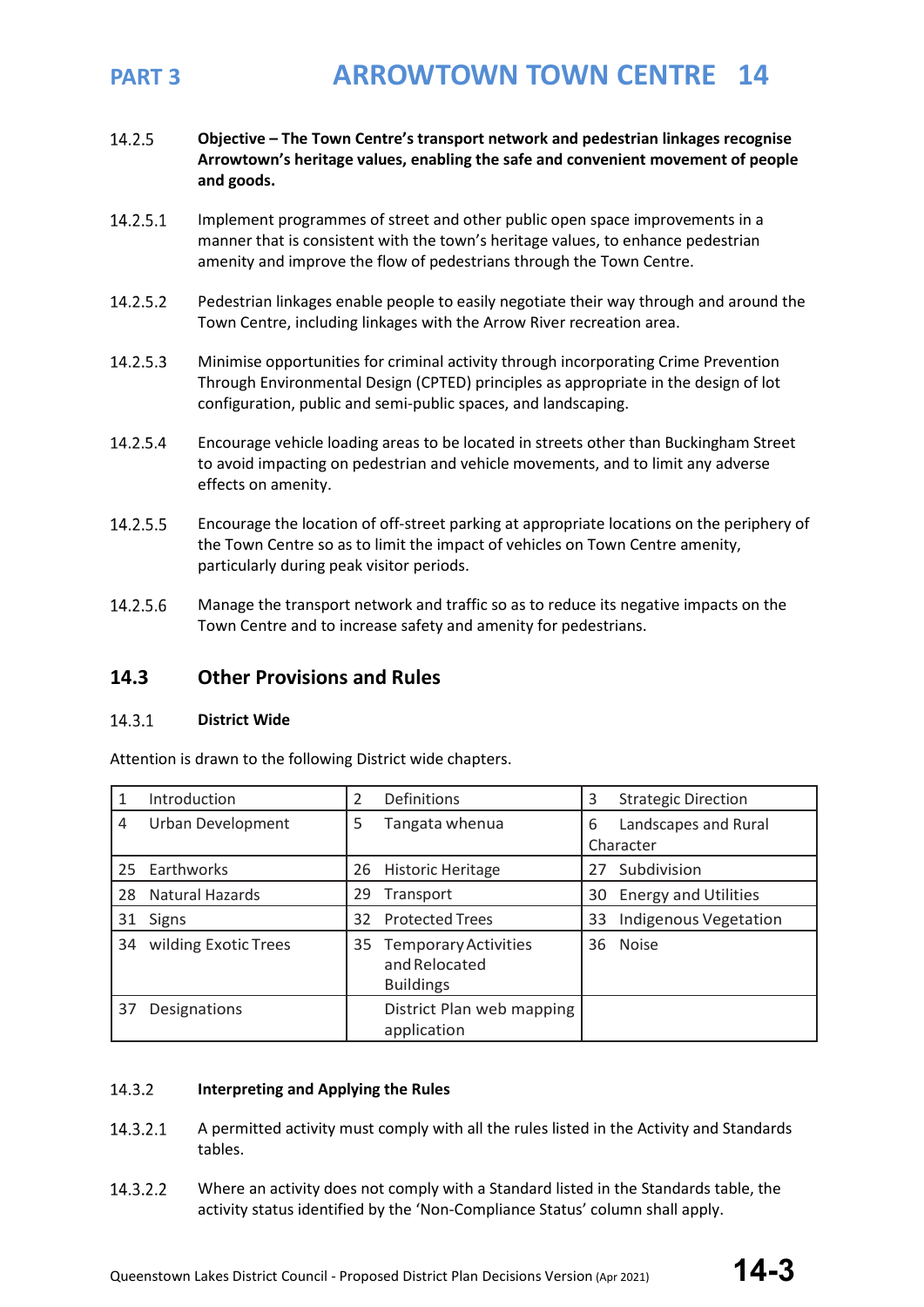- 14.3.2.3 Where an activity breaches more than one Standard, the most restrictive status shall apply to the Activity.
- 14.3.2.4 The status of any Plantation Forestry will be determined by the Resource Management (National Environmental Standards for Plantation Forestry) Regulations 2017.

#### 14.3.2.5 The following abbreviations are used within this Chapter.

|           | Permitted                       | ∼         | Controlled    |
|-----------|---------------------------------|-----------|---------------|
| <b>RD</b> | <b>Restricted Discretionary</b> |           | Discretionary |
| <b>NC</b> | Non Complying                   | <b>PR</b> | Prohibited    |

## **14.4 Rules - Activities**

|        | <b>Activities located in the Arrowtown Town Centre Zone</b>                                                                                                                                                                                                                                                                                                                                                                                                                                                                                                                                                                                                                                                  | <b>Activity status</b> |  |  |  |
|--------|--------------------------------------------------------------------------------------------------------------------------------------------------------------------------------------------------------------------------------------------------------------------------------------------------------------------------------------------------------------------------------------------------------------------------------------------------------------------------------------------------------------------------------------------------------------------------------------------------------------------------------------------------------------------------------------------------------------|------------------------|--|--|--|
| 14.4.1 | Activities which are not listed in this table and comply with all standards                                                                                                                                                                                                                                                                                                                                                                                                                                                                                                                                                                                                                                  | P                      |  |  |  |
| 14.4.2 | Verandas<br>$\mathsf{C}$<br>Control is reserved to:<br>a. design, appearance, materials, impact on and relationship to                                                                                                                                                                                                                                                                                                                                                                                                                                                                                                                                                                                       |                        |  |  |  |
|        | adjoining verandas (to be guided by the Arrowtown Design<br>Guidelines 2016) to avoid, remedy or mitigate adverse effects on:<br>i.<br>neighbouring buildings and verandas;                                                                                                                                                                                                                                                                                                                                                                                                                                                                                                                                  |                        |  |  |  |
|        | ii.<br>the extent to which the veranda affects the use and enjoyment<br>of the streetscape; and<br>iii.<br>the appearance of the building.                                                                                                                                                                                                                                                                                                                                                                                                                                                                                                                                                                   |                        |  |  |  |
| 14.4.3 | Visitor Accommodation Control is reserved to:                                                                                                                                                                                                                                                                                                                                                                                                                                                                                                                                                                                                                                                                | $\mathsf{C}$           |  |  |  |
|        | the location, provision, and screening of access and parking, traffic<br>а.<br>generation, and Travel Demand Management;<br>b. landscaping;<br>the location, nature and scale of visitor accommodation and<br>$\mathsf{C}$ .<br>ancillary activities relative to one another within the site and<br>relative to neighbouring uses;<br>d. the location and screening of bus and car parking from public places<br>to ensure visual amenity is adequately protected; and<br>e. where the site adjoins a Residential Zone:<br>noise generation and methods of mitigation; and hours of<br>i.<br>operation, in respect of ancillary activities<br>ii.<br>hours of operation, in respect of ancillary activities. |                        |  |  |  |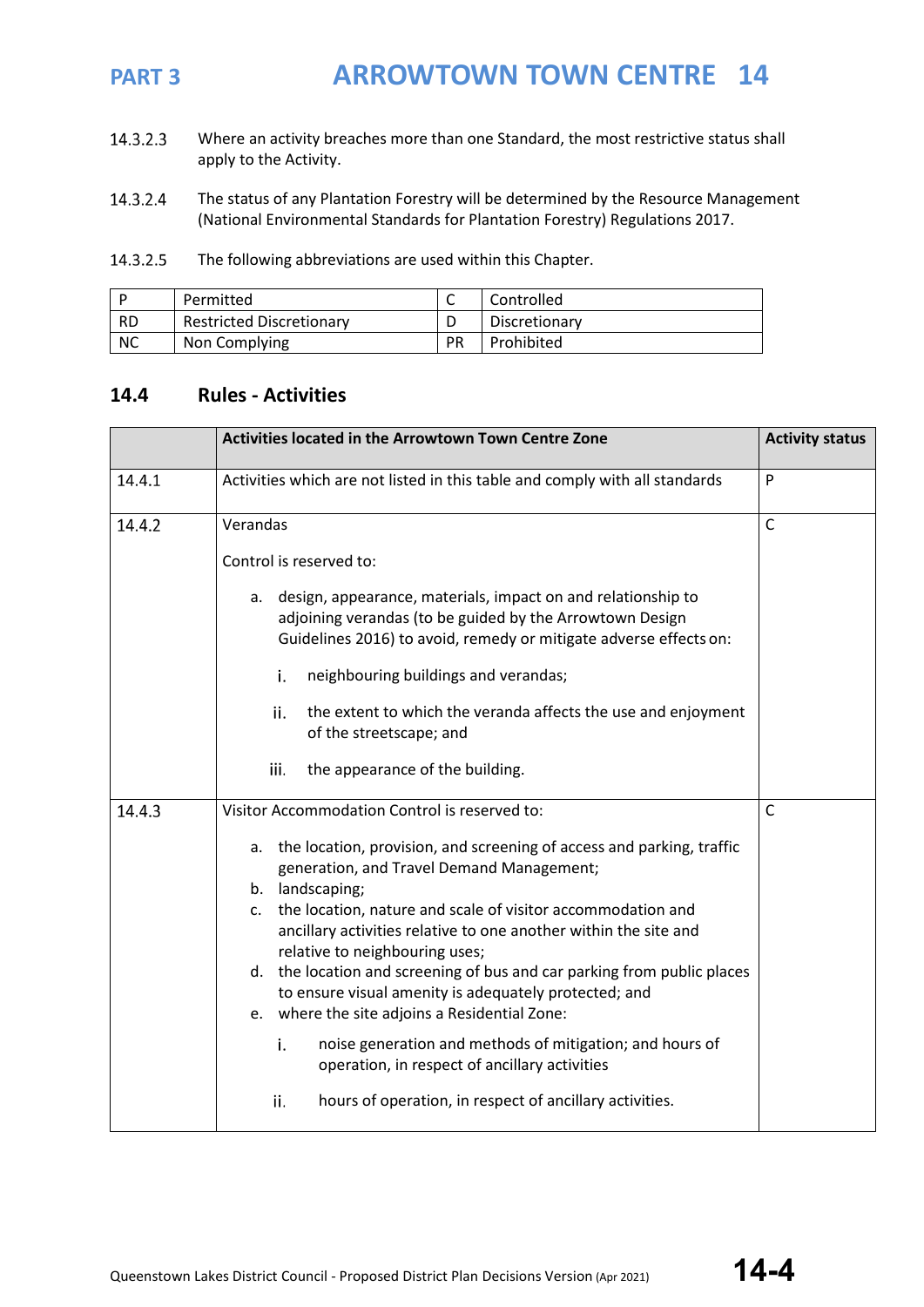|        | <b>Activities located in the Arrowtown Town Centre Zone</b><br><b>Activity status</b>                                                                                    |           |  |  |  |
|--------|--------------------------------------------------------------------------------------------------------------------------------------------------------------------------|-----------|--|--|--|
| 14.4.4 | Buildings (including external alterations to existing buildings)                                                                                                         | <b>RD</b> |  |  |  |
|        | Discretion is restricted to:                                                                                                                                             |           |  |  |  |
|        | external appearance;<br>a.                                                                                                                                               |           |  |  |  |
|        | materials;<br>b.                                                                                                                                                         |           |  |  |  |
|        | signage platform;<br>C.                                                                                                                                                  |           |  |  |  |
|        | d.<br>lighting;                                                                                                                                                          |           |  |  |  |
|        | impact on the street;<br>e.                                                                                                                                              |           |  |  |  |
|        | f.<br>relationship to heritage values (to be guided by the Arrowtown Design<br>Guidelines 2016);                                                                         |           |  |  |  |
|        | compatibility with adjoining buildings;<br>g.                                                                                                                            |           |  |  |  |
|        | the retention of pedestrian linkages between Arrow Lane,<br>h.                                                                                                           |           |  |  |  |
|        | Buckingham Street and Ramshaw Lane, having regard to the National                                                                                                        |           |  |  |  |
|        | Guidelines for Crime Prevention Through Environmental Design                                                                                                             |           |  |  |  |
|        | (CPTED); and                                                                                                                                                             |           |  |  |  |
|        | where the site is subject to any natural hazard and the proposal<br>i.<br>results in an increase in gross floor area:                                                    |           |  |  |  |
|        | the nature and degree of risk the hazard(s) pose to people and<br>i.<br>property;                                                                                        |           |  |  |  |
|        | ii.<br>whether the proposal will alter the risk to any site; and                                                                                                         |           |  |  |  |
|        | iii.<br>whether such risk can be avoided or sufficiently reduced.                                                                                                        |           |  |  |  |
| 14.4.5 | <b>Licensed Premises</b>                                                                                                                                                 | <b>RD</b> |  |  |  |
|        | Premises licensed for the consumption of alcohol on the premises between<br>the hours of 11pm and 8am, provided that this rule shall not apply to the<br>sale of liquor: |           |  |  |  |
|        | to any person who is residing (permanently or temporarily) on<br>14.4.5.1<br>the premises;                                                                               |           |  |  |  |
|        | 14.4.5.2<br>to any person who is present on the premises for the purpose<br>of dining up until 12am.                                                                     |           |  |  |  |
|        | Discretion is restricted to:                                                                                                                                             |           |  |  |  |
|        | the scale of the activity;<br>a.                                                                                                                                         |           |  |  |  |
|        | car parking and traffic generation;<br>b.                                                                                                                                |           |  |  |  |
|        | effects on amenity (including that of adjoining residential zones<br>c.                                                                                                  |           |  |  |  |
|        | and public reserves);                                                                                                                                                    |           |  |  |  |
|        | the configuration of activities within the building and site (e.g.<br>d.                                                                                                 |           |  |  |  |
|        | outdoor seating, entrances);<br>noise issues; and<br>e.                                                                                                                  |           |  |  |  |
|        | hours of operation.<br>f.                                                                                                                                                |           |  |  |  |
|        |                                                                                                                                                                          |           |  |  |  |
| 14.4.6 | Industrial Activities not otherwise provided for in this table                                                                                                           | <b>NC</b> |  |  |  |
| 14.4.7 | <b>Factory Farming</b>                                                                                                                                                   | <b>PR</b> |  |  |  |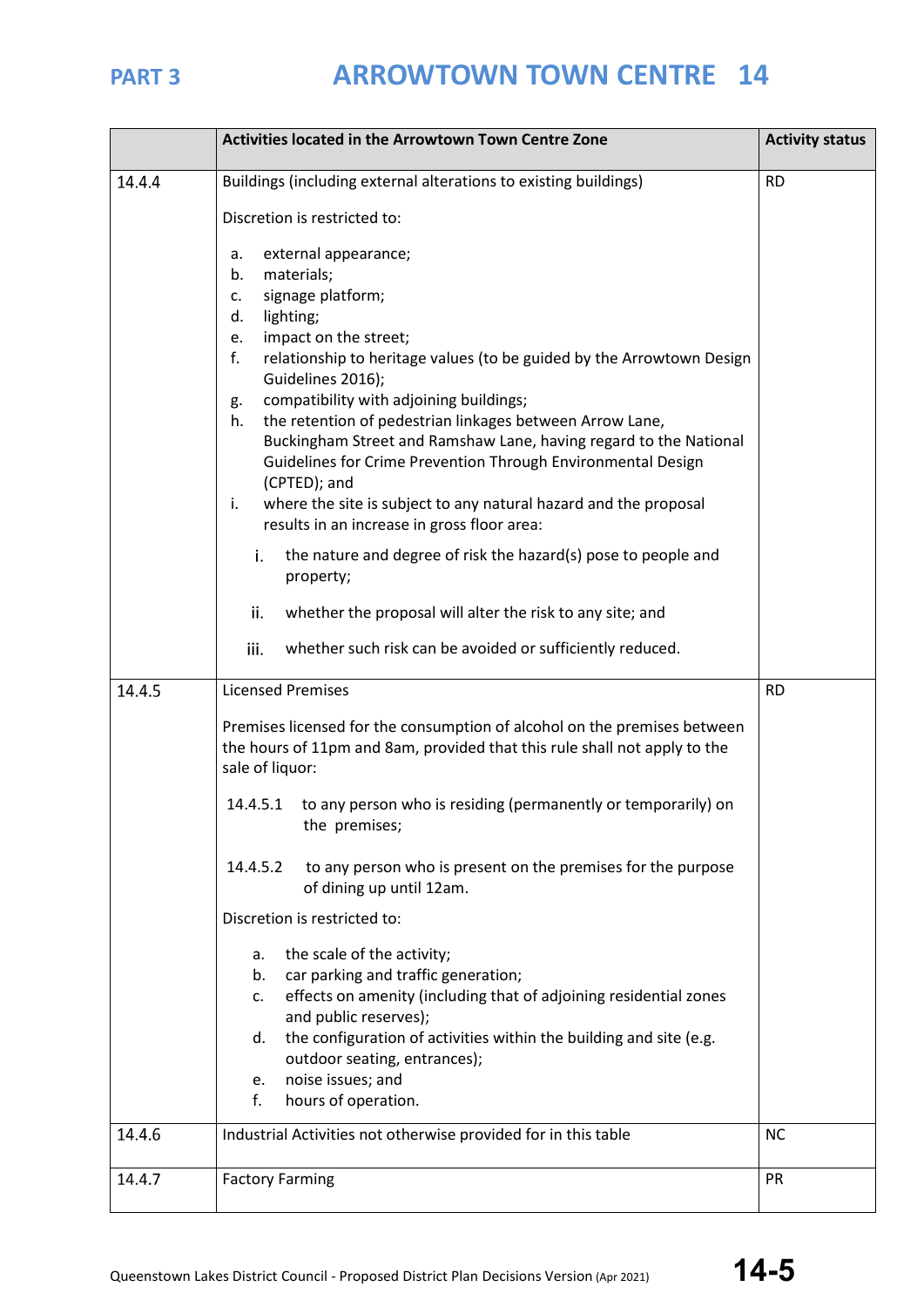|         | <b>Activities located in the Arrowtown Town Centre Zone</b>                                                                                                                                                                       | <b>Activity status</b> |  |  |
|---------|-----------------------------------------------------------------------------------------------------------------------------------------------------------------------------------------------------------------------------------|------------------------|--|--|
| 14.4.8  | <b>PR</b><br>Forestry Activities, except for of Plantation Forestry where the Resource<br>Management (Resource Management (National Environmental Standard for<br>Plantation Forestry) Regulation 2017) Regulation 2017 prevails. |                        |  |  |
| 14.4.9  | <b>Mining Activities</b>                                                                                                                                                                                                          | <b>PR</b>              |  |  |
| 14.4.10 | Airport                                                                                                                                                                                                                           | <b>PR</b>              |  |  |
| 14.4.11 | Panelbeating, spray painting, motor vehicle repair or dismantling,<br>fibreglassing, sheet metal work, bottle or scrap storage, motorbody<br>building.                                                                            | <b>PR</b>              |  |  |
| 14.4.12 | Fish or meat processing (excluding that which is ancillary to a retail<br>premises such as a butcher, fishmonger or supermarket).                                                                                                 |                        |  |  |
| 14.4.13 | Any activity requiring an Offensive Trade Licence under the Health Act 1956.                                                                                                                                                      | <b>PR</b>              |  |  |
| 14.4.14 | Cemeteries and Crematoria                                                                                                                                                                                                         |                        |  |  |

## **14.5 Rules - Standards**

|        | <b>Standards for activities located in the Arrowtown</b><br><b>Town Centre Zone</b>                    | <b>Non-compliance status</b>                                                                                                                                                                                                                                  |
|--------|--------------------------------------------------------------------------------------------------------|---------------------------------------------------------------------------------------------------------------------------------------------------------------------------------------------------------------------------------------------------------------|
| 14.5.1 | <b>Building Coverage:</b>                                                                              | <b>RD</b>                                                                                                                                                                                                                                                     |
|        | Maximum building coverage 90%.                                                                         | Discretion is restricted to:<br>a. consistency with the<br>Arrowtown Design<br>Guidelines 2016;<br>b. effects on the streetscape;<br>and<br>ability to meet storage and<br>C <sub>1</sub><br>loading requirements.                                            |
| 14.5.2 | Setback from internal boundaries:<br>There shall be a minimum setback of 3m from any<br>rear boundary. | <b>RD</b><br>Discretion is restricted to:<br>a. consistency with the<br>Arrowtown Design<br>Guidelines 2016;<br>b. sunlight access to and<br>outlook of neighbouring<br>properties; and<br>ability to meet storage and<br>$c_{\cdot}$<br>loading requirements |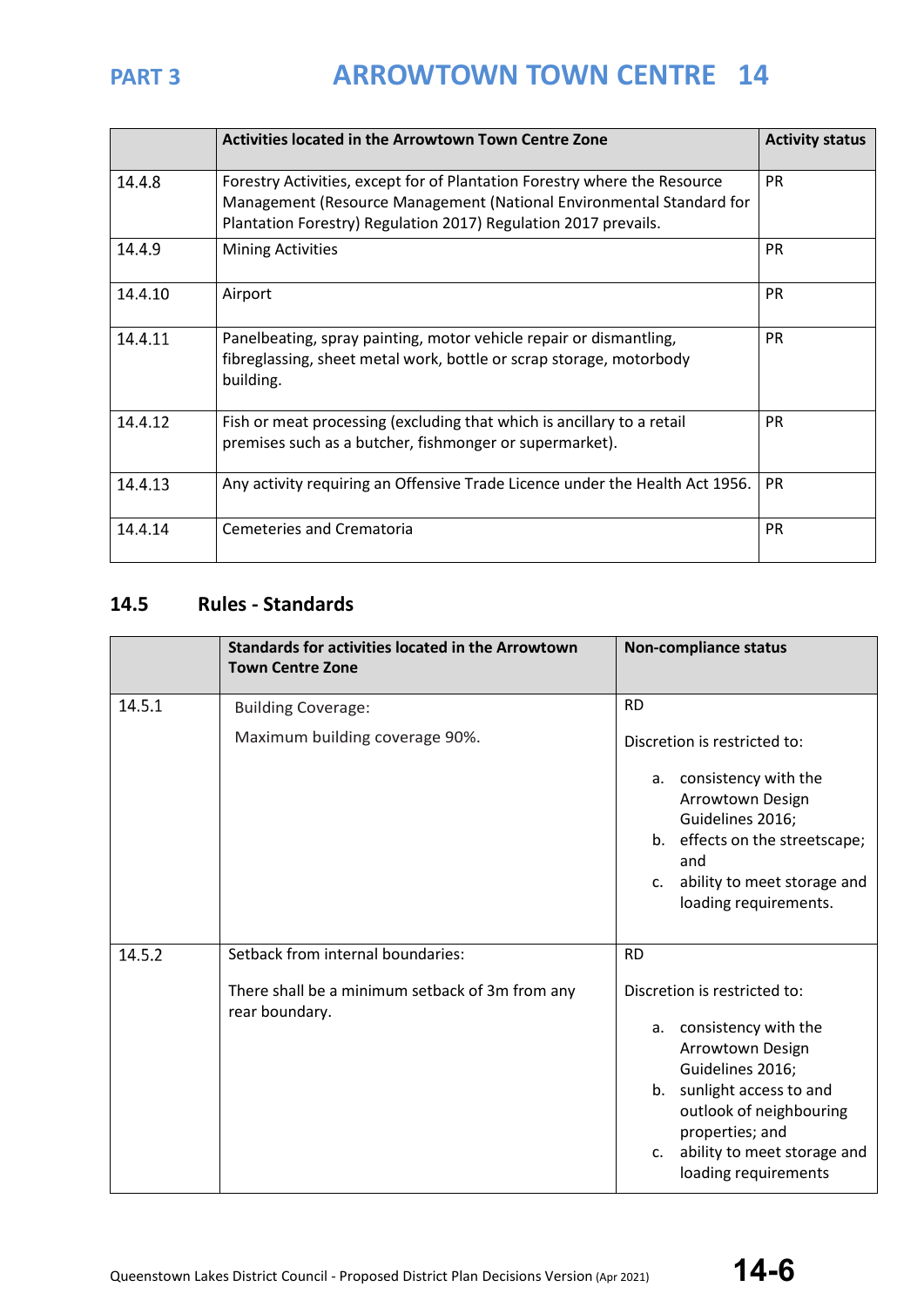| 14.5.3 | Storage                                                                                                                                                                                                                                                                                                                                                                                                                                | <b>RD</b>                                                                                                                                                                                                                                                |
|--------|----------------------------------------------------------------------------------------------------------------------------------------------------------------------------------------------------------------------------------------------------------------------------------------------------------------------------------------------------------------------------------------------------------------------------------------|----------------------------------------------------------------------------------------------------------------------------------------------------------------------------------------------------------------------------------------------------------|
|        | 14.5.3.1<br>For all buildings with frontage to<br>Buckingham Street storage areas shall be<br>situated within the building or accessed<br>from a service lane at the rear of the<br>property.<br>14.5.3.2<br>Where a storage area does not form part<br>of a building the storage area shall be<br>screened from view from all public places<br>and adjoining zones.                                                                   | Discretion is restricted to:<br>a. the effects on visual<br>amenity;<br>b. consistency with the<br>character of the locality;<br>and<br>c. whether pedestrian and<br>vehicle access is<br>compromised.                                                   |
| 14.5.4 | Sunlight access and amenity - boundaries adjoining<br>the Residential Arrowtown Historic Management Zone<br>Buildings shall not project beyond a recession line<br>constructed at an angle of 35º inclined towards the<br>site from points 5m above the site boundary, except<br>that gable ends may project beyond the recession line<br>where the maximum height of the gable end is no<br>greater than 2m above the recession line. | <b>RD</b><br>Discretion is restricted to:<br>a. the visual effects of the<br>height, scale, location and<br>appearance of the building<br>in terms of dominance and<br>loss of privacy on adjoining<br>properties, and any<br>resultant shading effects. |
| 14.5.5 | <b>Residential Activities</b><br>All residential activities shall be restricted to first floor<br>level, with the exception of foyer and stairway spaces<br>at ground level to facilitate access to upper levels.                                                                                                                                                                                                                      | <b>RD</b><br>Discretion is restricted to:<br>a. the effects on<br>surrounding buildings and<br>activities; and<br>b. the maintenance of an<br>active street frontage.                                                                                    |
| 14.5.6 | Loading<br>Notwithstanding the requirements in the Transport<br>Chapter concerning the provision of loading spaces,<br>there shall be no vehicle access to any loading or<br>storage space from Buckingham Street, except where<br>there is no practical alternative access available from<br>Ramshaw Lane or Arrow Lane.                                                                                                              | D                                                                                                                                                                                                                                                        |
| 14.5.7 | <b>Building Height</b><br>The maximum building height shall be 7m.                                                                                                                                                                                                                                                                                                                                                                     | <b>NC</b>                                                                                                                                                                                                                                                |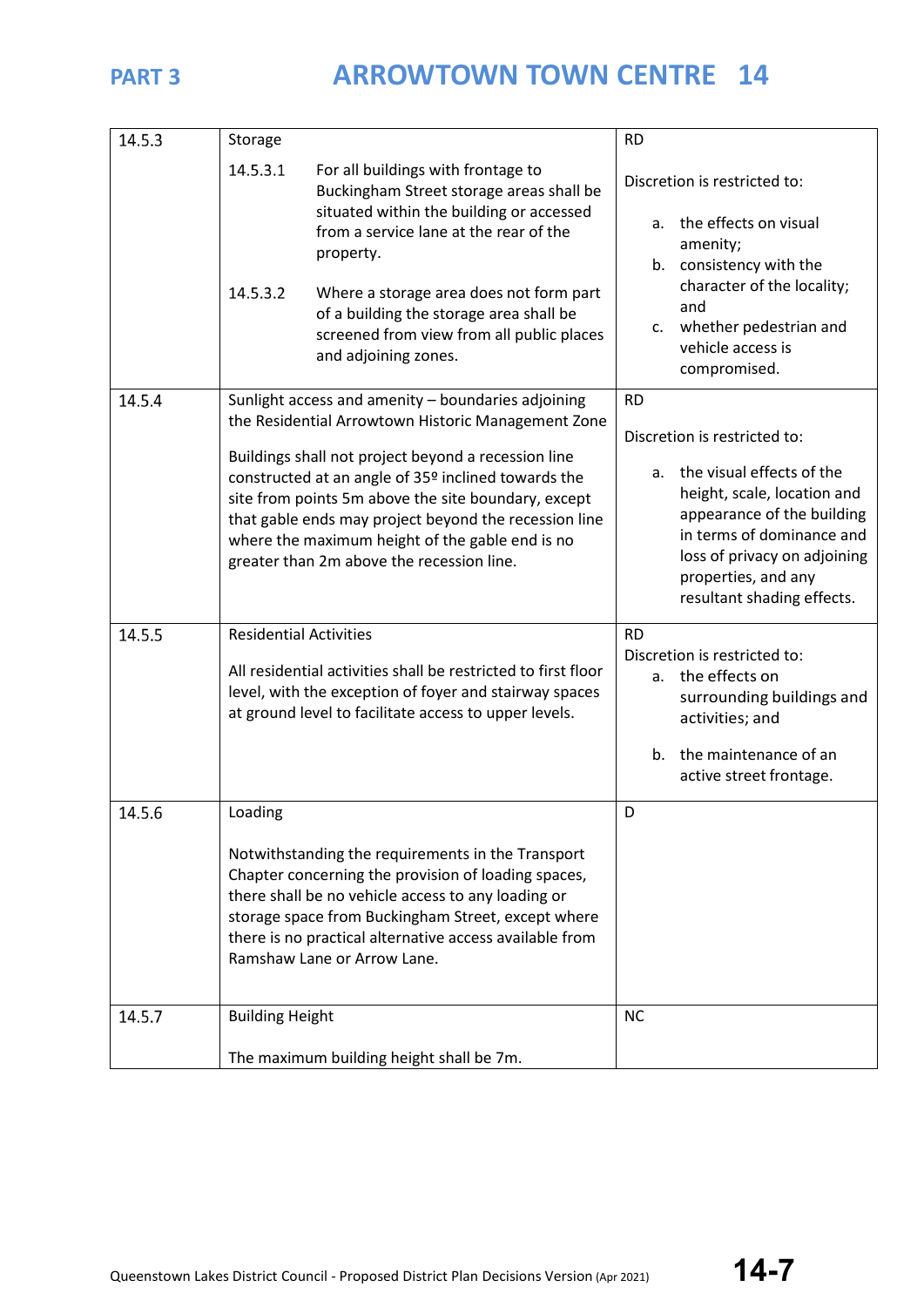| 14.5.8 | <b>Noise</b>                                                                                                                                  |                                                                                                                           |                                                                                                                                         | <b>NC</b> |  |
|--------|-----------------------------------------------------------------------------------------------------------------------------------------------|---------------------------------------------------------------------------------------------------------------------------|-----------------------------------------------------------------------------------------------------------------------------------------|-----------|--|
|        | 14.5.8.1                                                                                                                                      | Sound* from activities shall not exceed<br>the following noise limits at any point<br>within any other site in this zone: |                                                                                                                                         |           |  |
|        | a.                                                                                                                                            | Daytime<br>$L_{Aeq(15 min)}$                                                                                              | (0800 to 2200hrs)                                                                                                                       | 60 dB     |  |
|        | b.                                                                                                                                            | $L_{Aeq(15 min)}$                                                                                                         | Night-time (2200 to 0800hrs)                                                                                                            | 50 dB     |  |
|        | c.                                                                                                                                            | LAFmax                                                                                                                    | Night-time (2200 to 0800hrs)                                                                                                            | 75 dB     |  |
|        |                                                                                                                                               |                                                                                                                           | *measured in accordance with NZS 6801:2008 and<br>assessed in accordance with NZS 6802:2008                                             |           |  |
|        | Exemptions:<br>a.                                                                                                                             | 6803:1999;                                                                                                                | The noise limits in rule 14.5.8.1 shall not apply<br>to construction sound which shall be assessed<br>in accordance and comply with NZS |           |  |
|        | b.<br>The noise limits in rule 14.5.8.1 shall not apply<br>to permitted outdoor public events pursuant<br>to Chapter 35 of the District Plan. |                                                                                                                           |                                                                                                                                         |           |  |
|        | Note: Sound from activities which is received in<br>another zone shall comply with the noise limits set<br>out in Chapter 36 for that zone.   |                                                                                                                           |                                                                                                                                         |           |  |